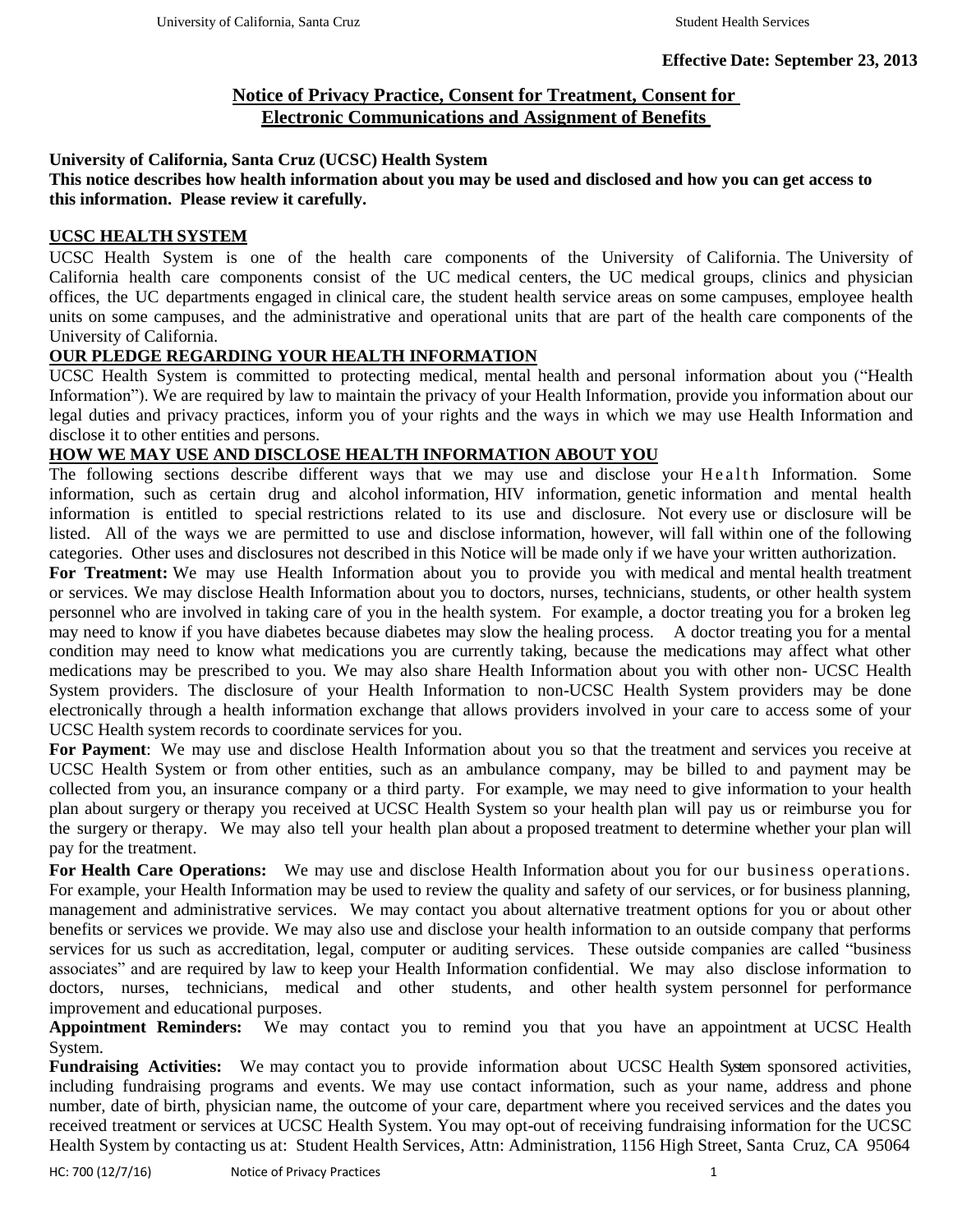**Hospital Directory**. If you are hospitalized, we may include certain limited information about you in the hospital directory. This is so your family, friends and clergy can visit you in the hospital and generally know how you are doing. This information may include your name, location in the hospital, your general condition (e.g., fair, stable, etc.) and your religious affiliation. The directory information, except for your religious affiliation, may also be released to people who ask for you by name. Your religious affiliation may be given to members of the clergy, such as ministers or rabbis, even if they don't ask for you by name. You have the opportunity to limit the release of directory information by telling UCSC Health System at the time of your hospitalization. Our disclosure of this information about you if you are hospitalized in a psychiatric hospital will be more limited.

**Individuals Involved in Your Care or Payment for Your Care.** We may release medical information to anyone involved in your medical care, e.g., a friend, family member, personal representative, or any individual you identify. We may also give information to someone who helps pay for your care. We may also tell your family or friends about your general condition and that you are in the hospital.

**Disaster Relief Efforts**. We may disclose Health Information about you to an entity assisting in a disaster relief effort so that others can be notified about your condition, status and location.

**Research**. The University of California is a research institution. We may disclose Health Information about you for research purposes, subject to the confidentiality provisions of state and federal law. All research projects involving patients or the information about living patients conducted by the University of California must be approved through a special review process to protect patient safety, welfare and confidentiality.

 In addition to disclosing Health Information for research, researchers m a y contact patients regarding their interest in participating in certain research studies. Researchers may only contact you if they have been given approval to do so by the special review process. You will only become a part of one of these research projects if you agree to do so and sign a specific permission form called an Authorization. When approved through a special review process, other studies may be performed using your Health Information without requiring your authorization. These studies will not affect your treatment or welfare, and your Health Information will continue to be protected.

**As Required By Law**. We will disclose Health Information about you when required to do so by federal or state law.

**To Prevent a Serious Threat to Health or Safety**. We may use and disclose Health Information about you when necessary to prevent or lessen a serious and imminent threat to your health and safety or the health and safety of the public or another person. Any disclosure would be to someone able to help stop or reduce the threat.

**Organ and Tissue Donation**. If you are an organ donor, we may release your Health Information to organizations that obtain, bank or transplant organs, eyes or tissue, as necessary to facilitate organ or tissue donation and transplantation.

**Military and Veterans.** If you are or were a member of the armed forces, we may release Health Information about you to military command authorities as authorized or required by law.

**Workers' Compensation**. We may use or disclose Health Information about you for Workers' Compensation or similar programs as authorized or required by law. These programs provide benefits for work-related injuries or illness.

**Public Health Disclosures**. We may disclose Health Information about you for public health activities such as:

• preventing or controlling disease (such as cancer and tuberculosis), injury or disability;

- reporting vital events such as births and deaths;
- reporting child abuse or neglect;
- reporting adverse events or surveillance related to food, medications or defects or problems with products;
- notifying persons of recalls, repairs or replacements of products they may be using;<br>• notifying a person who may have been exposed to a disease or may be at risk of contrad
- notifying a person who may have been exposed to a disease or may be at risk of contracting or spreading a disease or condition;

**Abuse and Neglect Reporting.** We may disclose your Health Information to a government authority that is permitted by law to receive reports of abuse, neglect or domestic violence.

**Health Oversight Activities**. We may disclose Health Information to governmental, licensing, auditing, and accrediting agencies as authorized or required by law.

**Lawsuits and Other Legal Proceedings**. We may disclose Health Information to courts, attorneys and court employees in the course of conservatorship, writs and certain other judicial or administrative proceedings. We may also disclose Health Information about you in response to a court or administrative order, or in response to a subpoena, discovery request, warrant, or other lawful process.

**Law Enforcement.** If asked to do so by law enforcement, and as authorized or required by law, we may release Health Information:

- To identify or locate a suspect, fugitive, material witness, certain escapees, or missing person;
- About a suspected victim of a crime if, under certain limited circumstances, we are unable to obtain the person's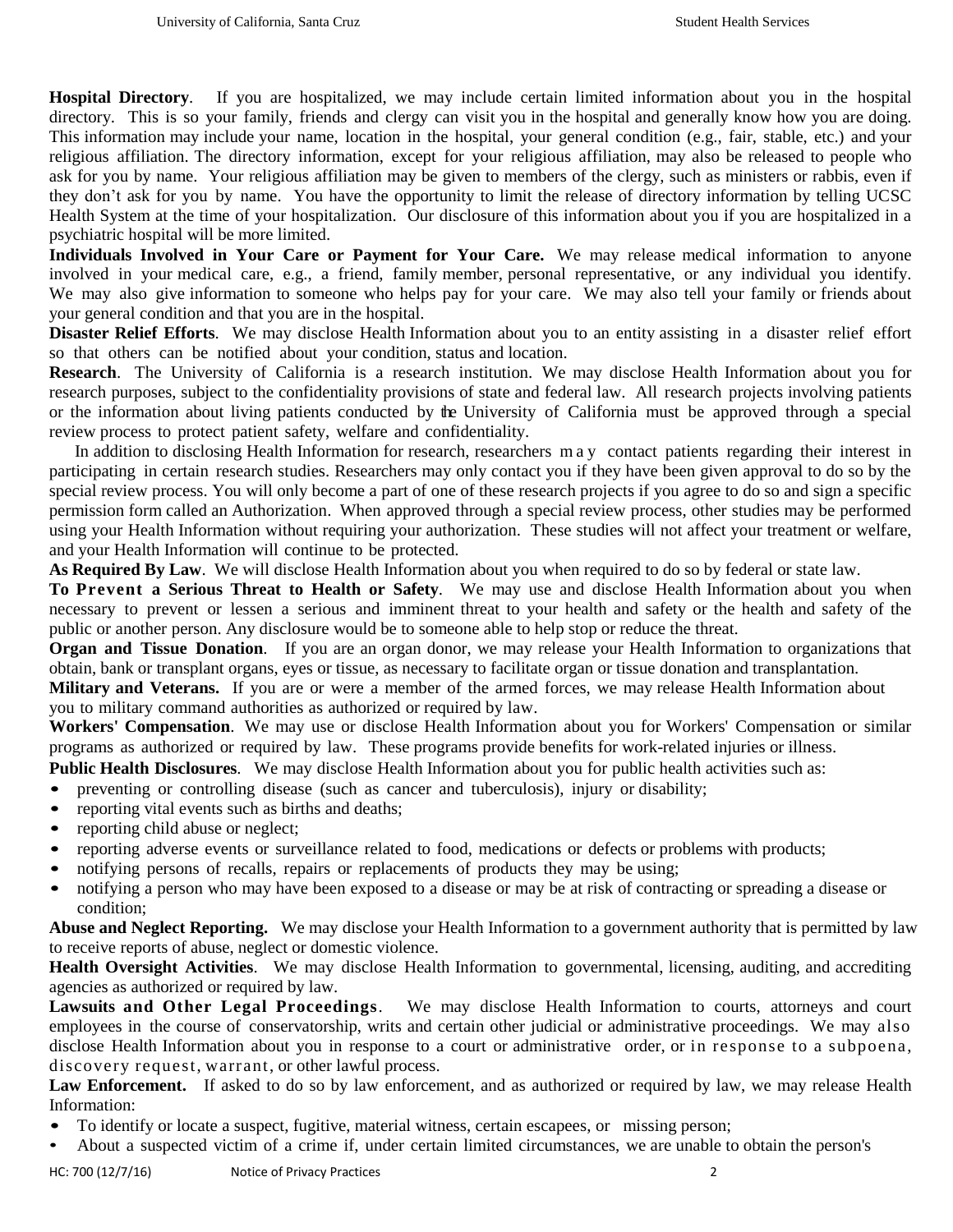agreement;

- About a death suspected to be the result of criminal conduct;
- About criminal conduct at UCSC Health System; and
- In case of a medical emergency, to report a crime; the location of the crime or victims; or the identity, description or location of the person who committed the crime.

**Coroners, Medical Examiners and Funeral Directors**. We may disclose medical information to a coroner or medical examiner. This may be necessary, for example, to identify a deceased person or determine cause of death. We may also disclose medical information about patients of UCSC Health System to funeral directors as necessary to carry out their duties.

**National Security and Intelligence Activities**. As required by law, we may disclose Health Information about y o u t o au thorized federal officials for intelligence, counterintelligence, and other national security activities.

**Protective Services for the President and Others**. As required by law, we may disclose Health Information about you to authorized federal officials so they may conduct special investigations or provide protection to the President, other authorized persons or foreign heads of state.

**Inmates**. If you are an inmate of a correctional institution or under the custody of law enforcement officials, we may release Health Information about you to the correctional institution as authorized or required by law.

**Psychotherapy Notes.** *Psychotherapy notes* means notes recorded (in any medium) by a health care provider who is a mental health professional documenting or analyzing the contents of conversation during a private counseling session or a group, joint, or family counseling session and that are separated from the rest of the individual's medical record. Psychotherapy notes have additional protections under federal law and most uses or disclosures of psychotherapy require your written authorization.

**Marketing or Sale of Health Information.** Most uses and disclosures of your Health Information for marketing purposes or any sale of your Health Information would require your written authorization.

#### **OTHER USES AND DISCLOSURES OF HEALTH INFORMATION**

Other uses and disclosures of Health Information not covered by this Notice will be made only with your written authorization. If you authorize us to use or disclose your Health Information, you may revoke that authorization, in writing, at any time. However, the revocation will not be effective for information that we have already used and disclosed in reliance on the authorization.

#### **YOUR RIGHTS REGARDING YOUR HEALTH INFORMATION**

## **Your Health Information is the property of UCSC Health System. You have the following rights regarding the Health Information we maintain about you:**

**Right to Inspect and Copy**. With certain exceptions, you have the right to inspect and/or receive a copy of your Health Information. If we have the information in electronic format then you have the right to get your Health Information in electronic format if it is possible for us to do so. If not we will work with you to agree on a way for you to get the information electronically or as a paper copy. To inspect and/or to receive a copy of your Health Information, you must submit your request in writing to: Student Health Services, Attn: Medical Records Department, 1156 High St., Santa Cruz, CA 95064 If you request a copy of the information, there is a fee for these services. We may deny your request to inspect and/or to

receive a copy in certain limited circumstances. If you are denied access to Health Information, in most cases, you may have the denial reviewed. Another licensed health care professional chosen by UCSC Health System will review your request and the denial. The person conducting the review will not be the person who denied your request. We will comply with the outcome of the review.

**Right to Request an Amendment or Addendum**. If you feel that Health Information we have about you is incorrect or incomplete, you may ask us to amend the information or add an addendum (addition to the record). You have the right to request an amendment or addendum for as long as the information is kept by or for UCSC Health System.

**Amendment**. To request an amendment, your request must be made in writing and submitted to the Student Health Services Medical Records Department (see above. You must be specific about the information that you believe to be incorrect or incomplete and you must provide a reason that support the request. We may deny your request for an amendment if it is not in writing, we cannot determine from the request the information you are asking to be changed or corrected or your request does not include a reason to support the change or addition. In addition, we may deny your request if you ask us to amend information that:

- Was not created by UCSC Health System;
- Is not part of the Health Information kept by or for UCSC Health System;
- Is not part of the information which you would be permitted to inspect and copy; or
- UCSC Health System believes to be accurate and complete.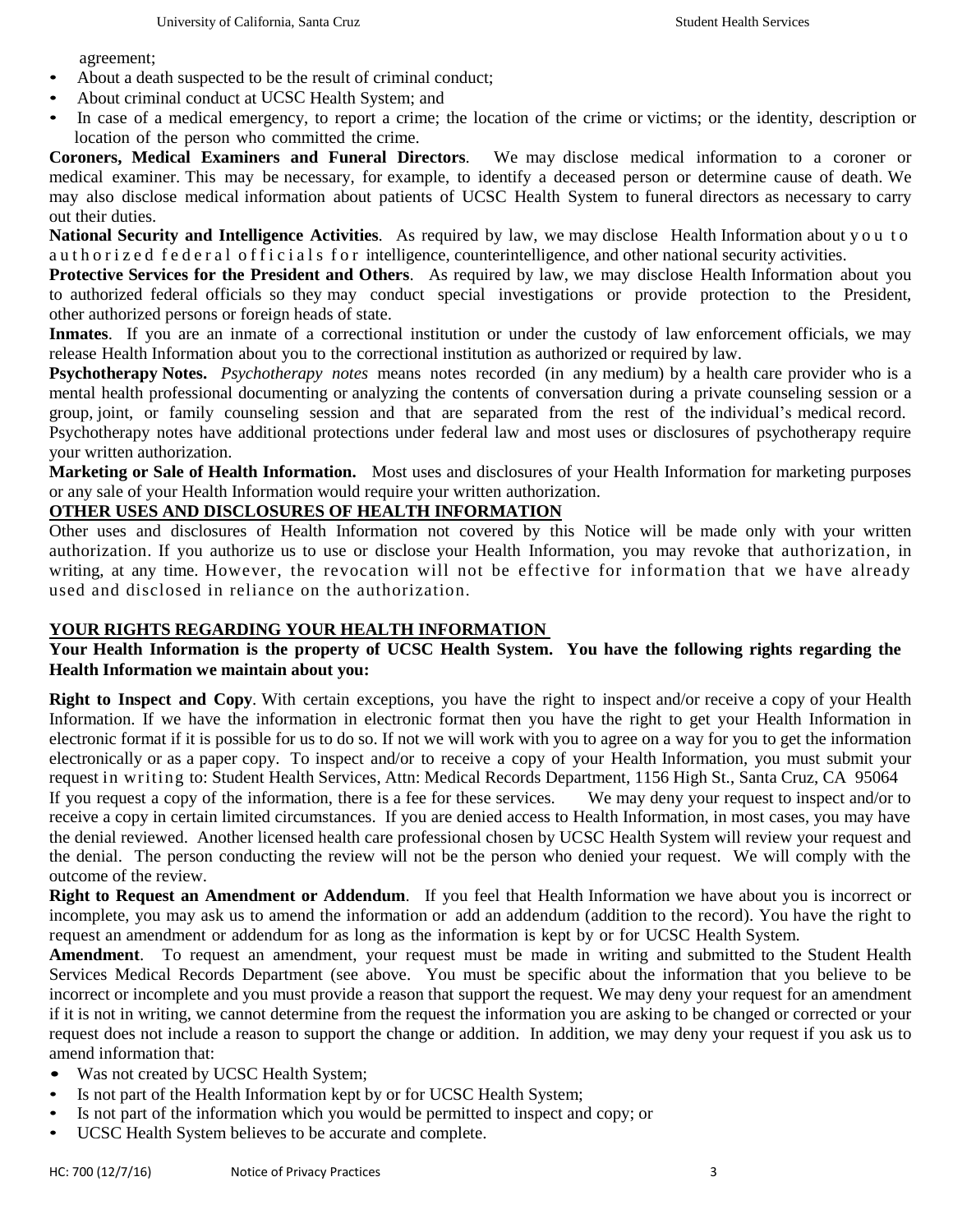**Addendum**. To submit an addendum, the addendum must be made in writing and submitted to the Student Health Services Medical Records Department. An addendum must not be longer than 250 words per alleged incomplete or incorrect item in your record.

**Right to an Accounting of Disclosures**. You have the right to receive a list of certain disclosures we have made of your Health Information. To request this accounting of disclosures, you must submit your request in writing to the Student Health Services Medical Records Department. Your request must state a time period that may not be longer than the six previous years. You are entitled to one accounting within any 12-month period at no cost. If you request a second accounting within that 12-month period, there will be a charge for the cost of compiling the accounting. We will notify you of the cost involved and you may choose to withdraw or modify your request at that time before any costs are incurred.

**Right to Request Restrictions**. You have the right to request a restriction or limitation on the Health Information we use or disclose about you for treatment, payment or health care operations. You also have the right to request a limit on the Health Information we disclose about you to someone who is involved in your care or the payment for your care, such as a family member or friend. To request a restriction, you must make your request in writing to the Student Health Services Medical Records Department. In your request, you must tell us (1) what information you want to limit; (2) whether you want to limit our use, disclosure or both; and (3) to whom you want the limits to apply, for example, only to you and your spouse. *We are not required to agree to your request* except in the limited circumstance described below. If we do agree, our agreement must be in writing, and we will comply with your request unless the information is needed to provide you emergency care.

We are required to agree to a request not to share your information with your health plan if the following conditions are met:

- 1. We are not otherwise required by law to share the information
- 2. The information would be shared with your insurance company for payment purposes;
- 3. You pay the entire amount due for the health care item or service out of your own pocket or someone else pays the entire amount for you.

**Right to Request Confidential Communications**. You have the right to request that we communicate with you about your Health Information in a certain way or at a certain location. For example, you may ask that we contact you only at home or only by mail. To request confidential medical communications, you must make your request in writing to the Student Health Services Medical Records Department. We will accommodate all reasonable requests. Your request must specify how or where you wish to be contacted.

**Right to a Paper Copy of This Notice**. You have the right to a paper copy of this Notice. You may ask us to give you a copy of this Notice at any time. Even if you have agreed to receive this Notice electronically, you are still entitled to a paper copy of this Notice.

Copies of this Notice are available throughout the UCSC Health System, or you may obtain a copy at our website, healthcenter.ucsc.edu .

Right to be Notified of a Breach. You have the right to be notified if we or one of our Business Associates discovers a breach of unsecured Health information about you.

#### **CHANGES TO UCSC HEALTH SYSTEM'S PRIVACY PRACTICES AND THIS NOTICE**

We reserve the right to change UCSC Health System's privacy practices and this Notice. We reserve the right to make the revised or changed Notice effective for Health Information we already have about you as well as any information we receive in the future. We will post a copy of the current Notice throughout UCSC Health System. In addition, at any time you may request a copy of the current Notice in effect.

#### **QUESTIONS OR COMPLAINTS**

If you have any questions about this Notice, please contact the Student Health Services Medical Records Department.

If you believe your privacy rights have been violated, you may file a complaint with UCSC Health System or with the Secretary of the Department of Health and Human Services, Office for Civil Rights.